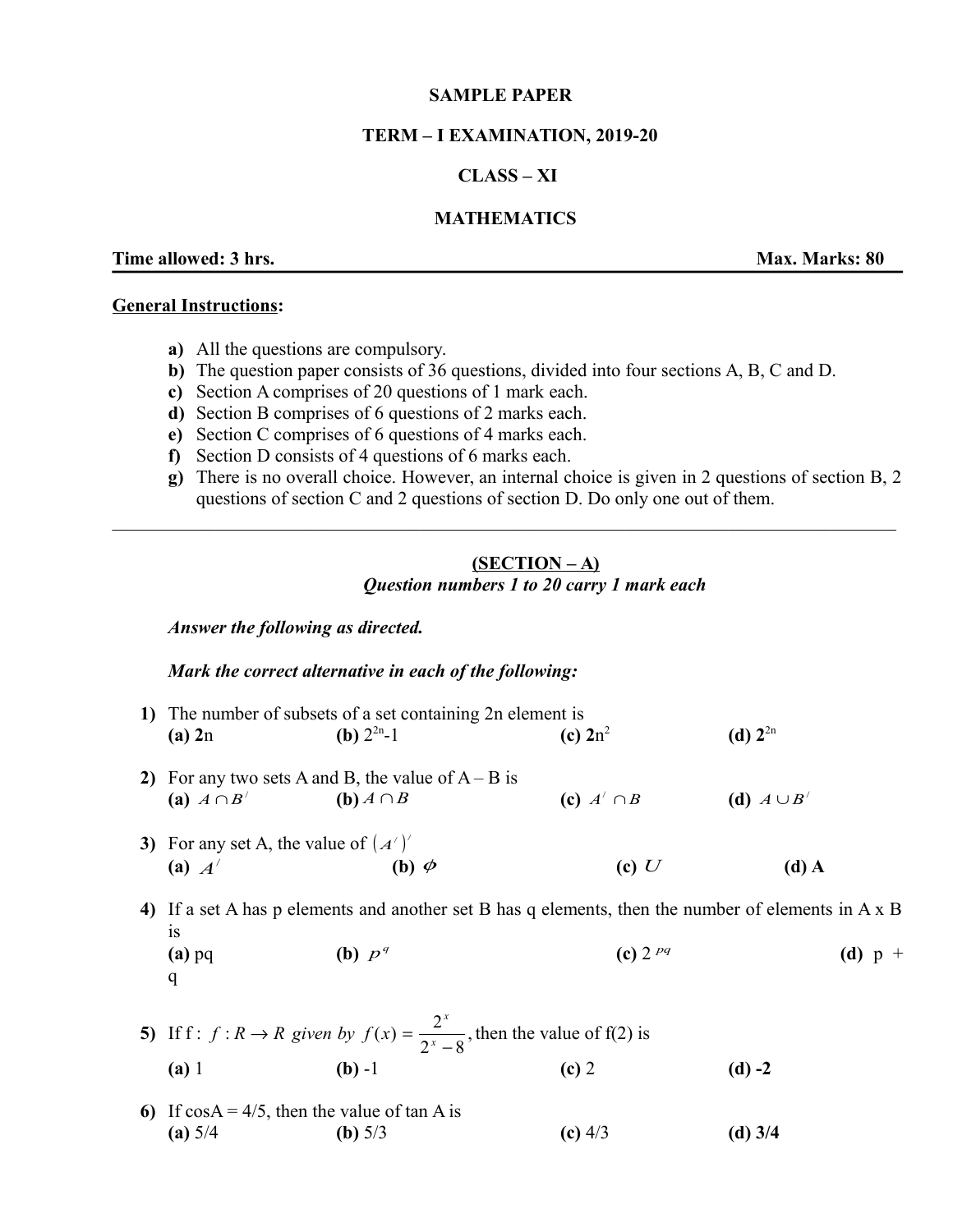| 10) If ${}^nC_8 = {}^nC_5$ , then the value of n is<br>(a) 8 | $(b)$ 3                       | $(c)$ 13                 | (d) None of these         |  |  |  |
|--------------------------------------------------------------|-------------------------------|--------------------------|---------------------------|--|--|--|
| 9) The value of ${}^{100}C_{25}$ is<br>(a) $^{100}C_{75}$    | ( <b>b</b> ) ${}^{100}C_{50}$ | (c) 2500                 | (d) None                  |  |  |  |
| 8) If $z = 1 + i$ , then the value of $z^2$ is<br>(a) $1-i$  | ( <b>b</b> ) i-1              | (c) $2i$                 | $(d) - 2i$                |  |  |  |
| $(a) -1/2$                                                   | ( <b>b</b> ) $1/2$            | (c) $\frac{\sqrt{3}}{2}$ | (d) $\frac{-\sqrt{3}}{2}$ |  |  |  |
| 7) What is the value of $sin240^\circ$ .                     |                               |                          |                           |  |  |  |

*Fill in the blanks:*

11) Find the  $r<sup>th</sup>$  term in the expansion of *r x x*  $1^2$  $\overline{a}$  $\tilde{a}$  $\overline{\phantom{a}}$ l  $\left(x+\frac{1}{x}\right)^{2r}$ .

**12)** How many numbers are there between 99 and 1000 having 7 in the units place?

**13)** If  $-32x - 2 < -3$ , then find the value of x.

**14)** What is the value of  $\cos \frac{2\pi}{3}$  $2\pi$ 

**15)** What is the domain and range of tangent function.

# *Solve each of the following:*

**16)** Solve for x:  $3(6x - 3) - 10 \le 6(2x - 1)$ .

**17)** How many diagonals can be drawn through 19 points on a circle?

**18)** Find the  $17<sup>th</sup>$  term from the end in the expansion of 27 2 2 2  $13x^2 - \frac{1}{2}$  $\overline{1}$  $\overline{\phantom{a}}$  $\overline{\phantom{a}}$ l  $\int 13x^2$  – *x*  $x^2 - \frac{1}{2}$ . **19)** Find the middle term in the expansion of  $2n+1$ 2  $2x - \frac{3}{2}$ <sup>2n+</sup>  $\overline{ }$  $\overline{a}$  $\overline{\phantom{a}}$ l  $\int 2x$ *n*  $x-\frac{3}{2x}$  . **20**) Find the coefficient of  $x^4$  in  $\left(\frac{x}{2} - \frac{3}{x^2}\right)^{10}$ 2 3 2  $x^2$  $\overline{\phantom{a}}$  $\overline{\phantom{a}}$ l  $\left(\frac{x}{2}\right)$ *x*  $\left(\frac{x}{2}-\frac{3}{2}\right)^{10}$ .

> **(SECTION – B)** Question numbers 21 to 26 carry 2 marks each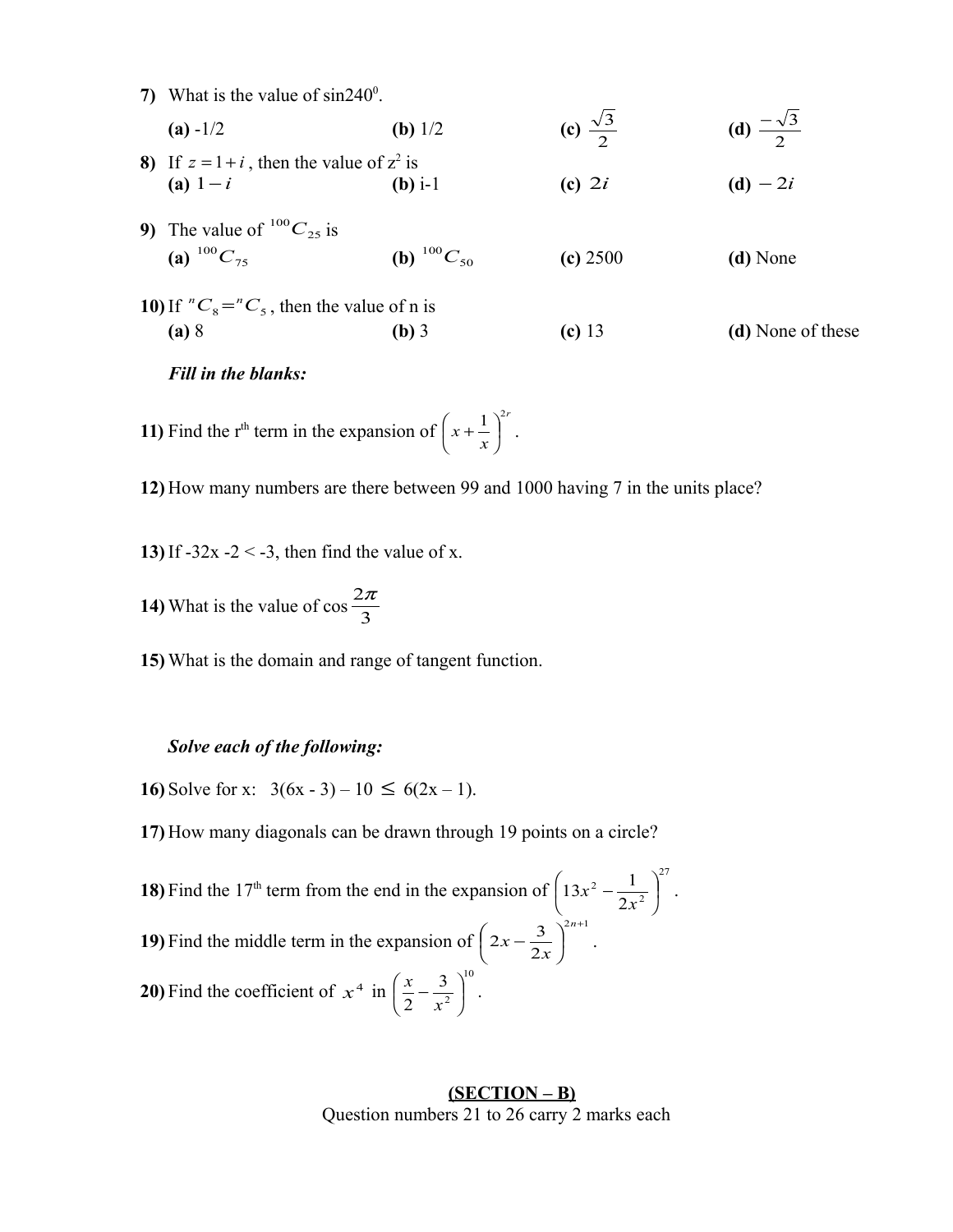**21)** If  $U = \{a, b, c, d, e, f\}, A = \{a, b, c\}, B = \{c, d, e, f\}, C = \{c, d, e\}, and D = \{d, e, f\},\$ tabulate the following:

- a)  $(U \cap D)^{7}$
- b)  $A \cap (B \cap C)$ .

**22)** If A = { a, b}, B = { 2, 3, 5, 6, 7 } and C = { 5, 6, 7, 8, 9 }, find  $A \times (B \cap C)$ .

**23)** Find the value of tan  $315^{\circ}$  cot ( $-405^{\circ}$ ) + cot  $495^{\circ}$  tan ( $-585^{\circ}$ ).

**24)** Find the modulus and argument of the given complex number.  $Z = -3i$ 

**25)** Solve the inequality for real x:  $-15 < \frac{3(x-2)}{5} \le 0$ . 5  $-15 < \frac{3(x-2)}{5} \le$ 

**26)** A three digit number is formed using the digits 0, 1, 2, …….. 9. Find the number of odd numbers out of these three digit numbers.

### **(SECTION – C)**

Question numbers 27 to 32 carry 4 marks each

**27)** Solve:  $\sin 2x + \sin 4x = 2 \sin 3x$ 

### **OR**

Solve  $2 \sin^2 x + \sin^2 2x = 2$ 

- **28)** Show that:  $\sqrt{\frac{1+ \sin \theta}{1- \sin \theta}} = \tan \left| \frac{\pi}{4} + \frac{\theta}{2} \right|$  $\overline{1}$  $\lambda$  $\overline{\phantom{a}}$ l  $=$  tan $\left(\frac{\pi}{4}+\right)$ - $\ddot{}$ 4 2 tan  $1 - \sin$  $1 + \sin \theta \qquad \pi \theta$  $\theta$  $\theta$
- **29**) Prove that  $n^3 + 3n^2 + 5n + 3$  is divisible by 3, for all  $n \in N$ .

**30)** If  $\alpha$  and  $\beta$  are different complex nimber with  $|\beta| = 1$ , then find  $\left|\frac{\beta - \alpha}{1 - \overline{\alpha}\beta}\right|$ .  $\alpha$  and  $\beta$  are different complex nimber with  $|\beta|=1$ , then find  $\frac{\beta-\alpha}{1-\overline{\alpha}\beta}$ *and*  $\beta$  are different complex nimber with  $|\beta| = 1$ , then find  $\left| \frac{\beta - 1}{\beta - 1} \right|$ 

### **OR**

Express the given complex number in the form of  $a + ib$ , where a, b  $\in R$  $1 + \cos \theta - i \sin \theta$ 1

- **31)** How many litres of water will have to be added to 1125 litres of the 45% solution of acid so that the resulting mixture will contain more than 25% but less than 30% acid content?
- **32)** There are 10 points on a circle. Find out how many chords, triangles, quadrilaterals and pentagons can be drawn by joining points on the circle.